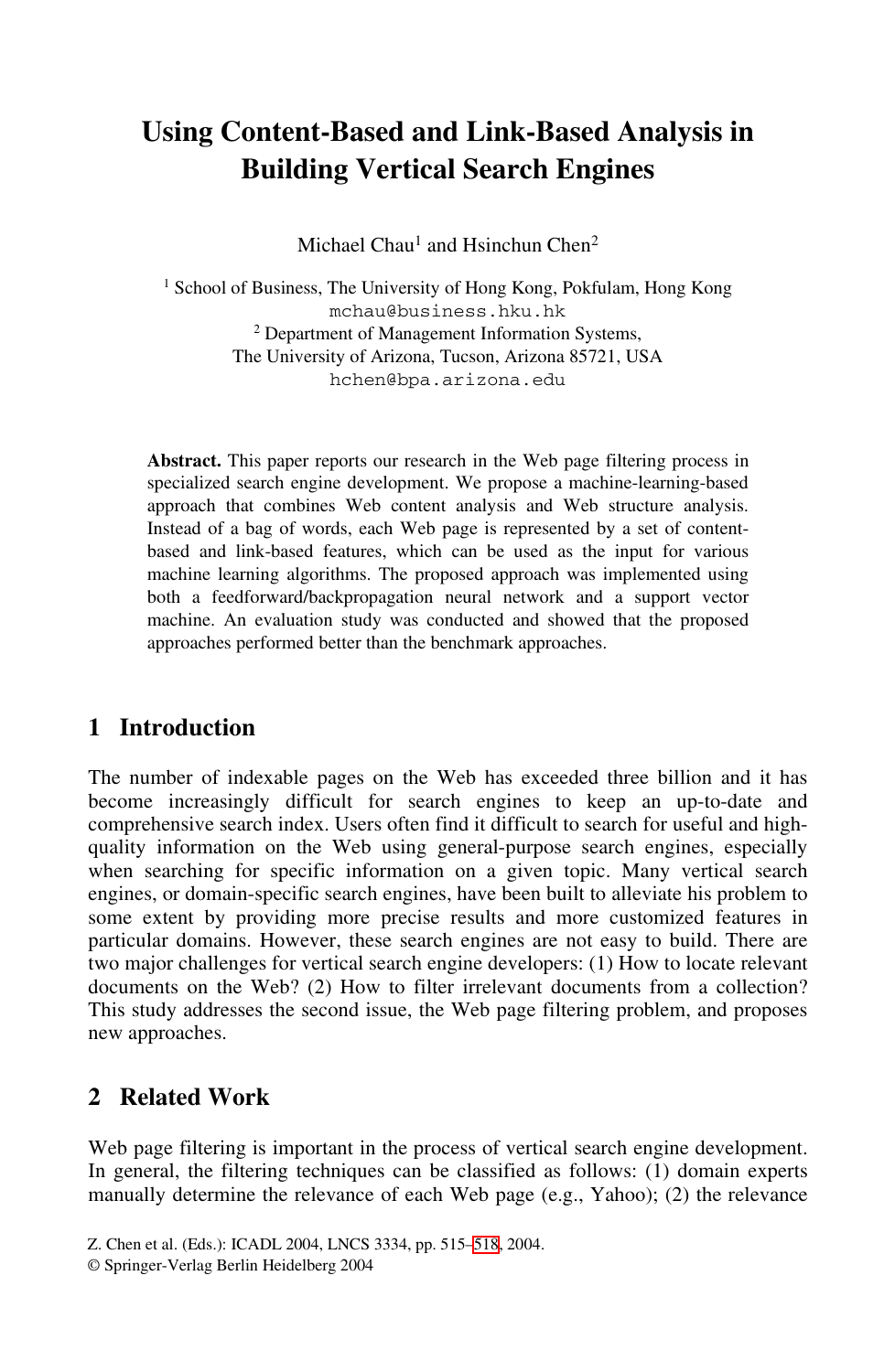of a Web page is determined by the occurrences of particular keywords (e.g., *computer*) [6]; (3) TFIDF (term frequency \* inverse document frequency) is calculated based on a lexicon created by domain-experts and Web pages are then with a high similarity score to the lexicon are considered relevant [1]; and (4) text classification techniques such as the Naive Bayesian classifier are applied [3, 9]. Among these, text classification is the most promising approach. Techniques such as Naïve Bayesian model, neural networks, and support vector machines have been widely used in text classification. It has been shown that SVM achieved the best performance among different classifiers on the Reuters-21578 data set [7, 10].

When applied to Web page filtering, few of the text classifiers, however, have made use of the special characteristics of the Web, such as its unique hyperlink structure which has been increasingly used in other Web applications. For example, the PageRank score, computed by weighting each in-link to a page proportionally to the quality of the page containing the in-link, has been applied in the search engine Google for search result ranking [2]. In addition, since Web pages are mostly semistructured documents like HTML, useful information often can be used to derive some important features of a Web document. Such metrics and other characteristics of Web pages could possibly be applied to improve the performance of traditionally text classifiers in Web page filtering.

# **3 Proposed Approach**

One of the major problems of traditional text classifiers is the large number of features, which result in long processing time. To address this problem, we propose to represent each Web page by a limited number of content and link features rather than as a vector of words. This reduces the dimensionality of the classifier and thus the number of training examples needed. The characteristics of Web structure also can be incorporated into these features easily.

Based on our review of the literature, we determined that, in general, the relevance and quality of a Web page can be reflected in the following aspects: (1) the content of the page itself (similarity of the document's title and body text to a domain lexicon); (2) the content of the page's neighbor documents (including parents, children, and siblings); and (3) the page's link characteristics (including PageRank, HITS, number of in-links, and anchor text information). A set of 4 to 6 features , calculated based on metrics such as those mentioned above, are defined for each aspect. A total of 14 features are defined and used as the input values to machine learning classifiers. We adopt a feedforward-backpropagation neural network (NN) [8] and a support vector machine (SVM) [7] as our classifiers.

# **4 Evaluation**

An experiment was conducted to compare the proposed approach with two traditional approaches: a TFIDF approach (Benchmark 1); and a keyword-based text classifier approach using SVM (Benchmark 2), in the medical domain. The proposed Web-feature-based approaches are codenamed Approach 1 (for the neural network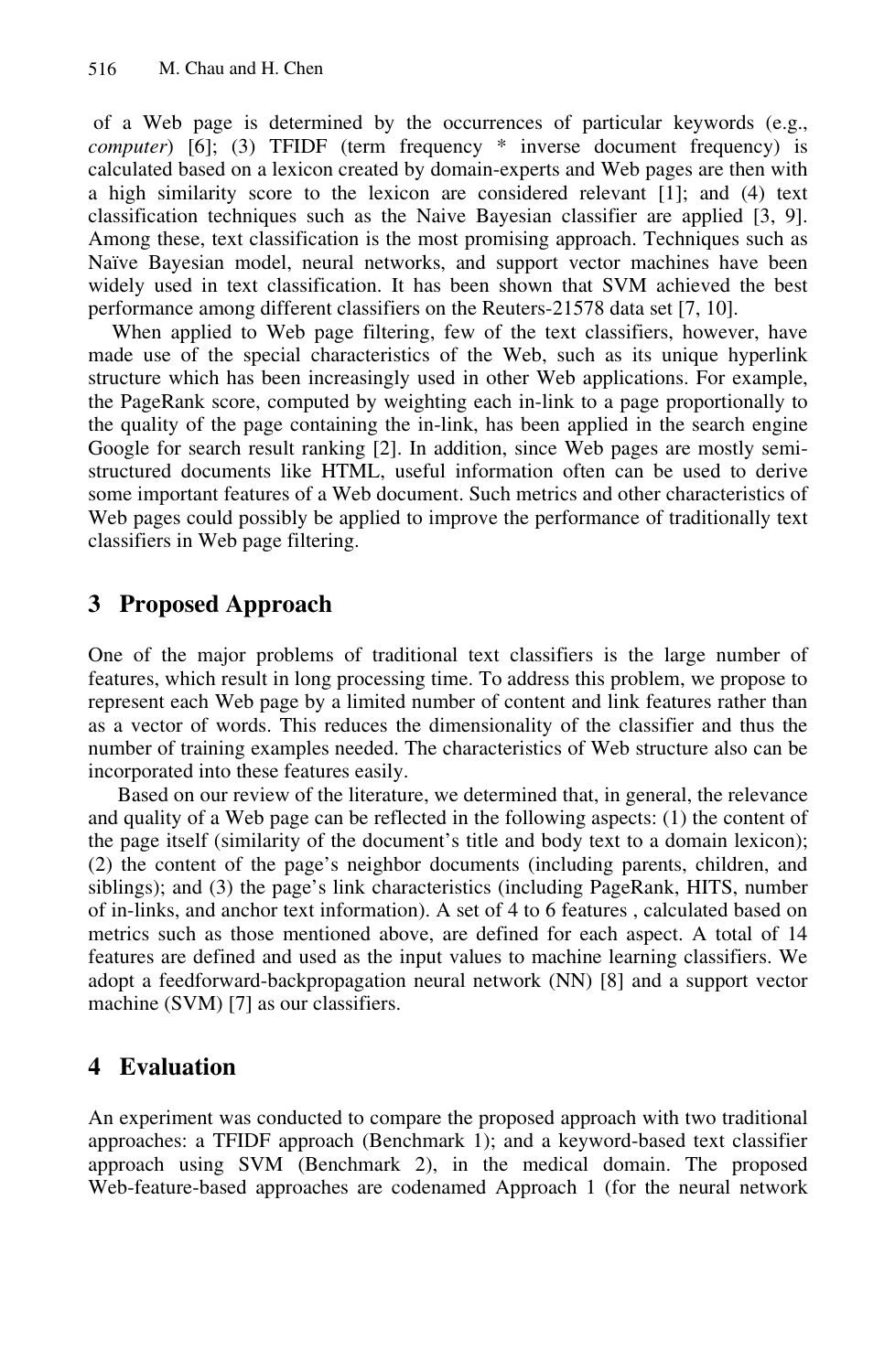classifier) and Approach 2 (for the SVM classifier) in our experiment. A set of 1,000 documents were randomly selected from a medical testbed created in our previous research [4, 5]. A medical lexicon, created based on the metathesaurus of the Unified Medical Language System (UMLS), was also used in our experiment. A 50-fold cross validation testing was adopted. Testing was performed for 50 iterations, in each of which 49 portions of the data (980 documents) were used for training and the remaining portion (20 documents) was used for testing.

Accuracy and F-measure were to measure the effectiveness of the proposed approaches. The macro-averages for each approach are shown in Table 1. In general, the experimental results showed that the proposed approaches performed significantly better than the traditional approaches in both accuracy and F-measure ( $p < 0.005$ ), especially when the number of training documents is small. When comparing the two proposed methods, we found that the NN classifier performed significantly better than the SVM classifier ( $p < 0.05$ ). In terms of efficiency, the proposed approaches also performed better than the traditional keyword-based approach.

|                    | Accuracy | <b>F-measure</b> |
|--------------------|----------|------------------|
| <b>Benchmark 1</b> | 80.80%   | 0.6005           |
| <b>Benchmark 2</b> | 87.80%   | 0.6646           |
| Approach 1         | 89.40%   | 0.7614           |
| Approach 2         | 87.30%   | 0.7049           |

**Table 1.** Experiment results

To study the efficiencies of the different approaches, we also recorded the time needed for each system to perform the 50-fold cross validation, including both training and testing time. We found that Benchmark 2 (the keyword-based SVM) took the longest time (382.6 minutes). The reason is that each document was represented as a large vector of keywords, which created a high dimensionality for the classifier. The classifier had to learn the relationships between all these attributes and the class attribute, thus requiring more time. Benchmark 1 (TFIDF) used the least time, as it only had to calculate the TFIDF score for each document and determine the threshold, both of which did not require complex processing. Approach 1 (103.5 minutes) and Approach 2 (37.6 minutes) are in the middle. Approach 1 required a longer time than Approach 2 because the neural network had to be trained in multiple epochs, i.e., in each iteration the training data set had to be presented to the network thousands of times in order to improve the network's performance.

#### **5 Conclusion**

The experimental results are encouraging and show that the proposed approach can be used for Web page filtering by effectively applying Web content and link analysis. We believe that the proposed approach is useful for vertical search engine development, as well as other Web applications. We also plan to apply the techniques to Web page filtering in other languages, such as Chinese or Japanese.